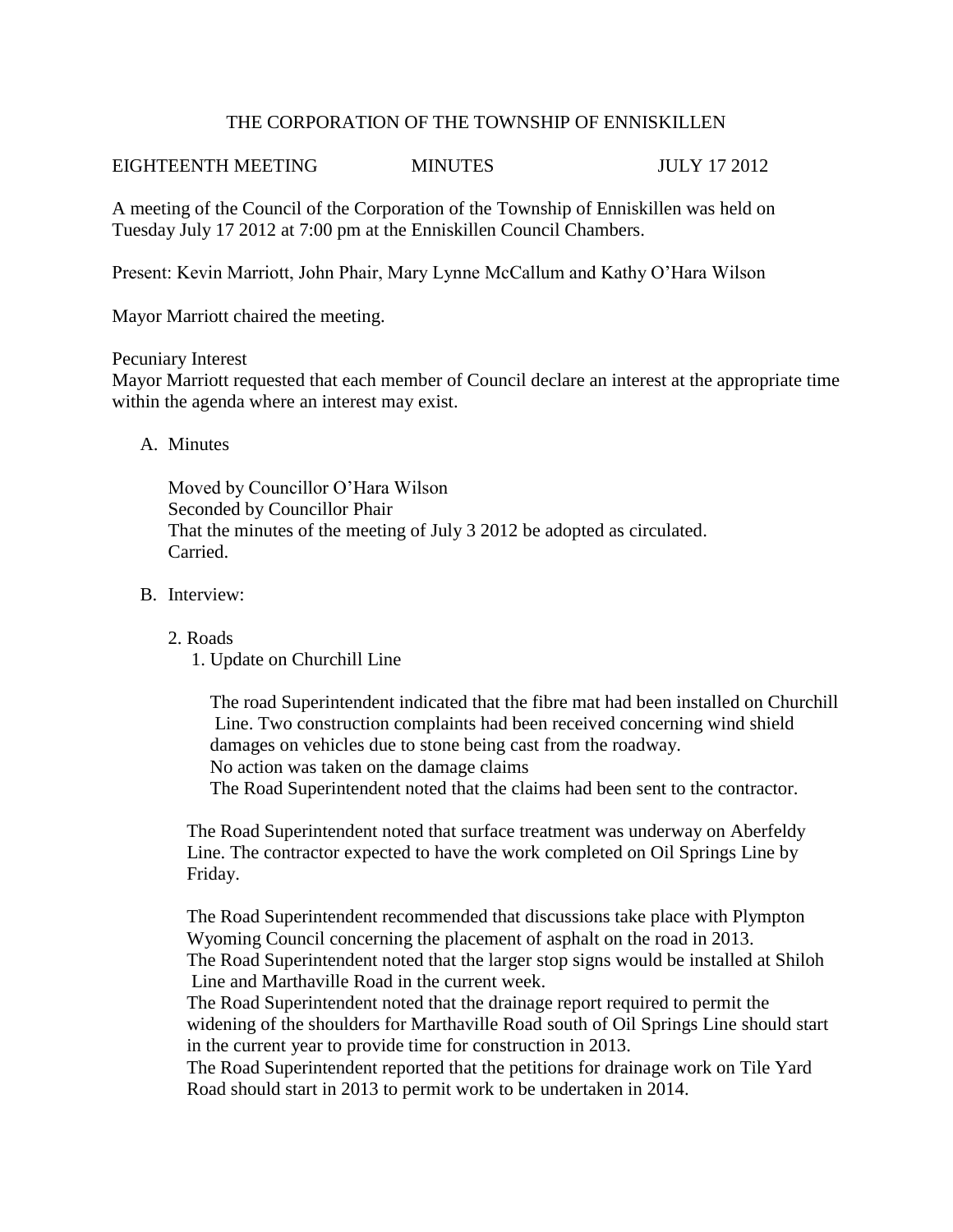The Road Superintendent reported that the speed bump would be moved on Thistle Street in the near future.

- 1. Drainage:
	- 1. Tender results Omerod-McBride Drain, Six Sideroad Drain, Murray Drain, Dawn Anderson Drain, 4<sup>th</sup> Concession Drain and McMaster and Kesson Drains.

The Engineer reviewed the tender results for the drains:

## **Murray Drain**

| <b>Murray Mills Excavating</b> | \$14,522.47 |
|--------------------------------|-------------|
| Van Bree Drainage              | \$19,014.06 |
| Darryl Dick                    | \$16,914.97 |
| <b>AG Hayter</b>               | \$26,272.50 |
| <b>J&amp;L</b> Henderson       | \$16,701.51 |
| McKenzie & Henderson           | \$25,343.64 |

### **Dawn Anderson Drain**

| <b>Murray Mills Excavating</b> | \$17,909.00 |
|--------------------------------|-------------|
| Van Bree Drainage              | \$20.859.78 |
| Darrel Dick                    | \$12,374.63 |
| <b>AG</b> Hayter               | \$18,987.00 |
| <b>J&amp;L</b> Henderson       | \$10,560.13 |
| McKenzie & Henderson           | \$16,855.87 |

# **McMaster & Kesson Drains**

| Murray Mills Excavating  | \$31,837.43 |
|--------------------------|-------------|
| Van Bree Drainage        | \$31,090.09 |
| <b>AG Hayter</b>         | \$25,933.50 |
| <b>J&amp;L</b> Henderson | \$18,634.85 |
| Darrel Dick              | \$18,352.33 |

### **Six/Seven Sideroad Drain**

| <b>Murray Mills Excavating</b> | \$14,358.03 |
|--------------------------------|-------------|
| Van Bree Drainage              | \$19,223.38 |
| <b>AG</b> Hayter               | \$19,831.50 |
| <b>J&amp;L</b> Henderson       | \$18,095.05 |
| McKenzie & Henderson           | \$15,280.98 |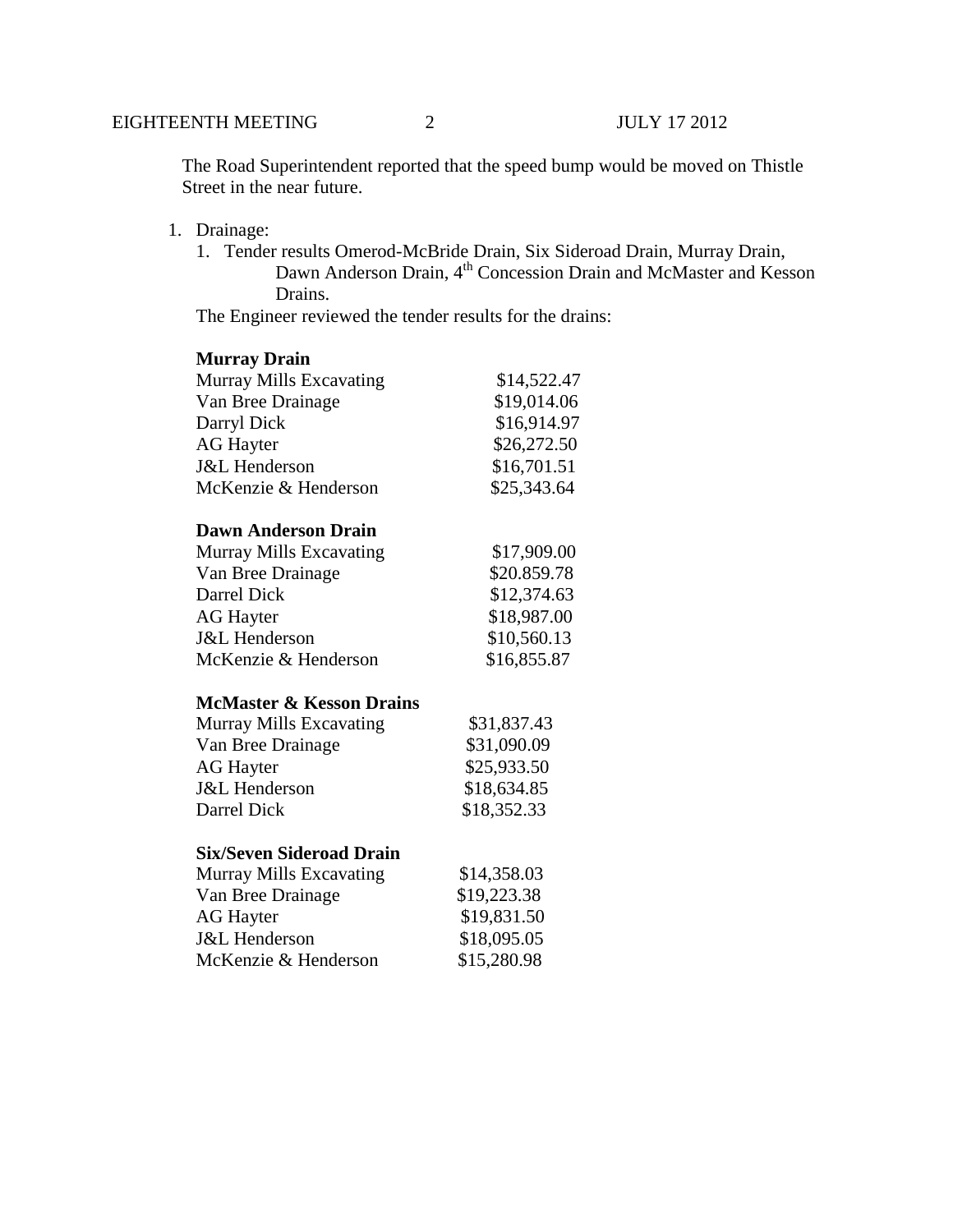| 4 <sup>th</sup> Concession Drain |             |
|----------------------------------|-------------|
| Murray Mills Excavating          | \$42,481.41 |
| Van Bree Drainage                | \$55,272.19 |
| <b>AG Hayter</b>                 | \$43,279.00 |
| <b>J&amp;L</b> Henderson         | \$43,671.00 |
| McKenzie & Henderson             | \$51,697.50 |
|                                  |             |

# **Omerod McBride Drain**

| Murray Mills Excavating  | \$36,562.95 |
|--------------------------|-------------|
| Van Bree Drainage        | \$38,964.10 |
| Darryl Dyck              | \$27,586.69 |
| <b>AG Hayter</b>         | \$33,448.00 |
| <b>J&amp;L</b> Henderson | \$27,082.03 |
| McKenzie & Henderson     | \$47,680.35 |

The Engineer reported that the nature of the maintenance of the Six Sideroad Drain may have to be changed dependent upon the tiling work in Concession 6.

Moved by Councillor O'Hara Wilson Seconded by Councillor McCallum That the low tender be accepted from Murray Mills Excavating on the  $4<sup>th</sup>$  Concession Drain J&L Henderson on the Omerod McBride Drain Murray Mills Excavating on the Murray Drain J&L Henderson on the Dawn Anderson Drain Darrel Dick on the McMaster Kesson Drain That the low tender from Murray Mills Excavating on the 6/7 Sideroad Drain be accepted conditional on the final determination of the grade on the drain. Carried.

 A drain maintenance request was received from Kevin Smale to install headwalls on his bridge at 5656 Shiloh Line. The Engineer noted that the 6 Concession report made head wall construction and maintenance a property owner cost.

 A drain maintenance request was received from Bill Cascaden concerning the Dennis Robertson Drain. He noted that vegetation west of his driveway was not removed during the maintenance work in 2010. The Engineer reported that he would have the brush on the drain sprayed while similar work was undertaken the Richards Drain.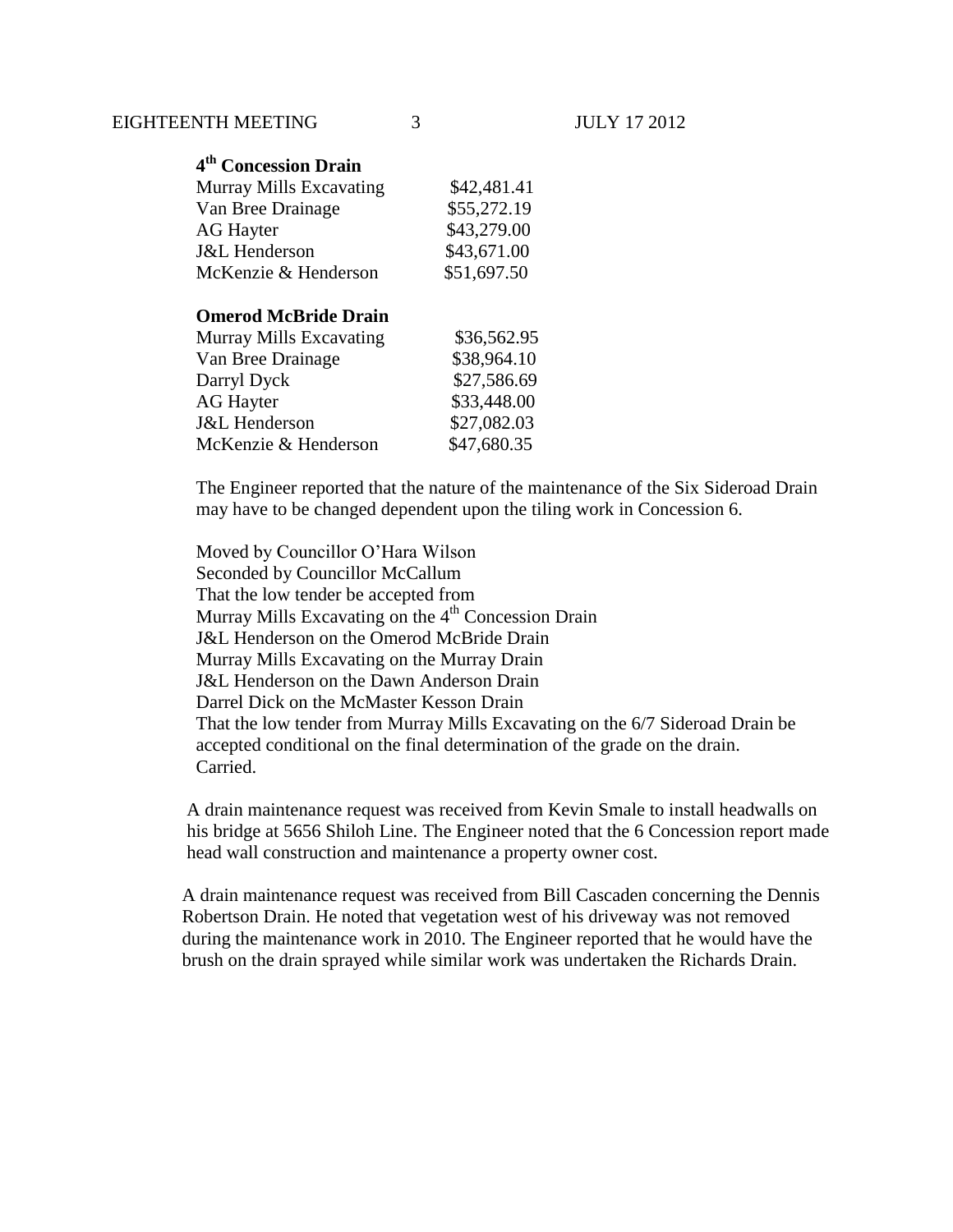Moved by Councillor Phair

Seconded by Councillor O'Hara Wilson

 That maintenance work be approved for the spraying of the Dennis Robertson and Richards Drain and that the headwalls be installed on the 6 Concession Drain at 5656 Shiloh Line.

Carried.

 The Engineer reported that the work on the McMillan Drain and Piggott Drain reports were nearing completion.

## 3. Water:

1. Request from Brian McKay to move water service on LaSalle Line

It was reported that Mr. McKay owned a property where a water service was paid but not installed. Mr. McKay requested that the service be moved from Lot 3 Concession 12 to W Part Lot 2 and W3/4 Lot 2 Con 12 in Brooke Alvinston.

Moved by Councillor O'Hara Wilson Seconded by Councillor Phair That Brian McKay be permitted to move a water service from Lot 3 Concession 12 to 6327 LaSalle Line. Carried.

- C. Correspondence for information
	- 1. Stewardship Ontario
	- 2. AMO-
		- 1- Highlights of June Board Meeting
		- 2- Emergency Preparedness
		- 3- Community Infrastructure Investment Fund
	- 3. Municipal World due regard for recreational trail users
	- 4. Minutes Tourism Sarnia Lambton May 15, June 19 2012
	- 5. Federation of Canadian Municipalities Communique July 2-12
	- 6. Ontario Property and Environmental Rights Alliance Endangered Species Bulletin
	- 7. Minister Goodyear Community Infrastructure Improvement Fund
	- 8. Lambton Community Emergency Management Coordinators Meetings June 27-12

A discussion took place in regards to the nature of an application to be made for the Community Infrastructure Improvement Fund. The Clerk was requested to obtain costing for the upgrading of the lights at Krall and Marthaville Parks.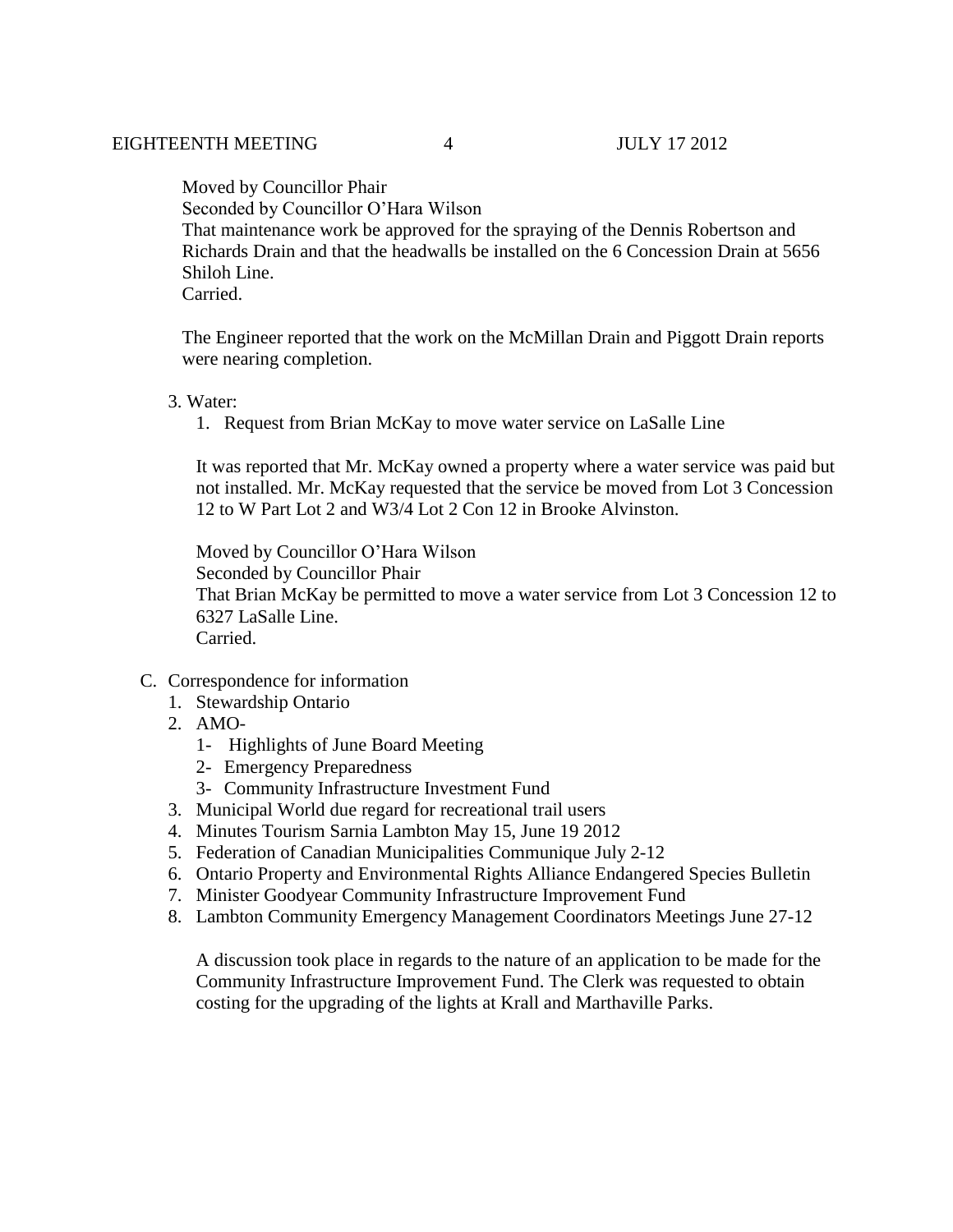Moved by Councillor McCallum Seconded by Councillor Phair That correspondence items 1-6 and 8 be received and filed. Carried.

### D. Correspondence requiring motions

1. Resolution Municipality of Grey Highlands Wind Turbine legal expenses

Moved by Councillor McCallum Seconded by Councillor Phair That the resolution from Grey Highlands be received and filed. Carried.

2. Resolution East Gwillimbury Regulations for quality of fill

Moved by Councillor Phair Seconded by Councillor McCallum That the resolution from East Gwillimbury be received and filed. Carried.

3. Resolution Ingersoll re: Auto Policy

Moved by Councillor O'Hara Wilson Seconded by Councillor McCallum That the resolution from Ingersoll concerning Canadian Auto Policy be supported. Carried.

## 4. Resolution Tillsonburg Business Tax Capping Reform

Moved by Councillor Phair Seconded by Councillor McCallum That the resolution from Tillsonburg be supported. Carried.

5. Sarnia Labour Day Parade 2012

Moved by Councillor O'Hara Wilson Seconded by Councillor McCallum That the Mayor be authorized to attend the Sarnia Labour Day Parade. Carried.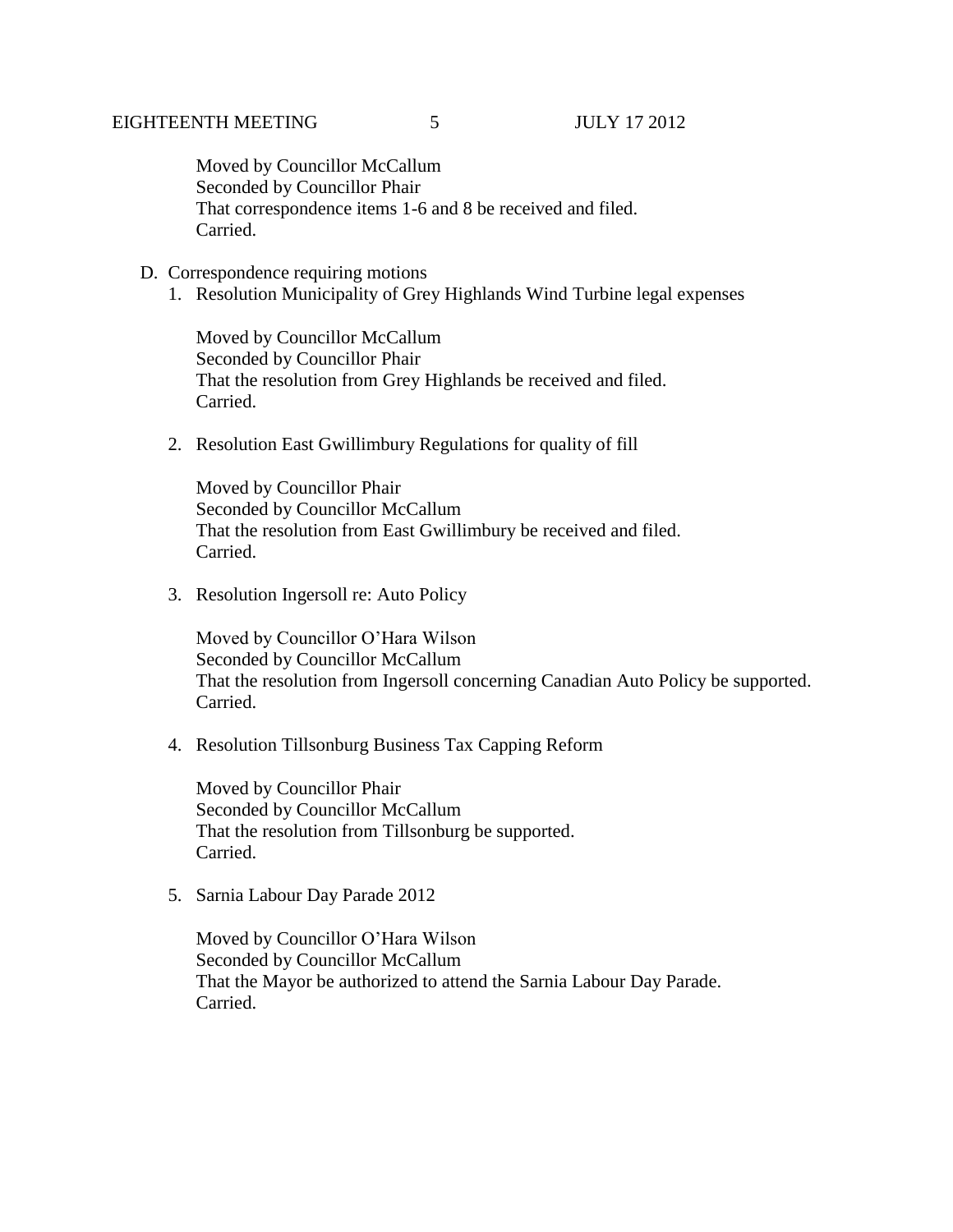#### EIGHTEENTH MEETING 6 JULY 17 2012

E. Accounts

Moved by Councillor O'Hara Wilson Seconded by Councillor Phair That the accounts be paid as circulated: Cheque: 4867-4897: \$282,531.47 Cheque: 4898-4926: \$98,099.18 Carried.

#### F. Bylaws

1. Bylaw 39 of 2012 Confirmation Bylaw

Moved by Councillor McCallum Seconded by Councillor O'Hara Wilson That first and second reading be given to Bylaw 39 of 2012 Carried.

Moved by Councillor Phair Seconded by Councillor McCallum That third and final reading be given to Bylaw 39 of 2012. Carried.

- G. Other Business
	- 1. Memo to Council re audit services

Moved by Councillor Phair Seconded by Councillor O'Hara Wilson That the Clerk be directed to prepare a bylaw to appoint the current auditing firm to prepare the municipal audit for the 2012, 2013 and 2014 financial years. Carried.

2. Review of Building Permit Fees

Moved by Councillor Phair Seconded by Councillor McCallum That the building permit bylaw be amended to incorporate a fee for wind turbines at \$10,000 per turbine plus \$100 per meter of height inclusive of the blade, plus a \$200,000 decommissioning deposit. Carried.

- 3. AMO Submission to the Ontario Distribution Sector Panel
- 4. Memo to Council re off road vehicles